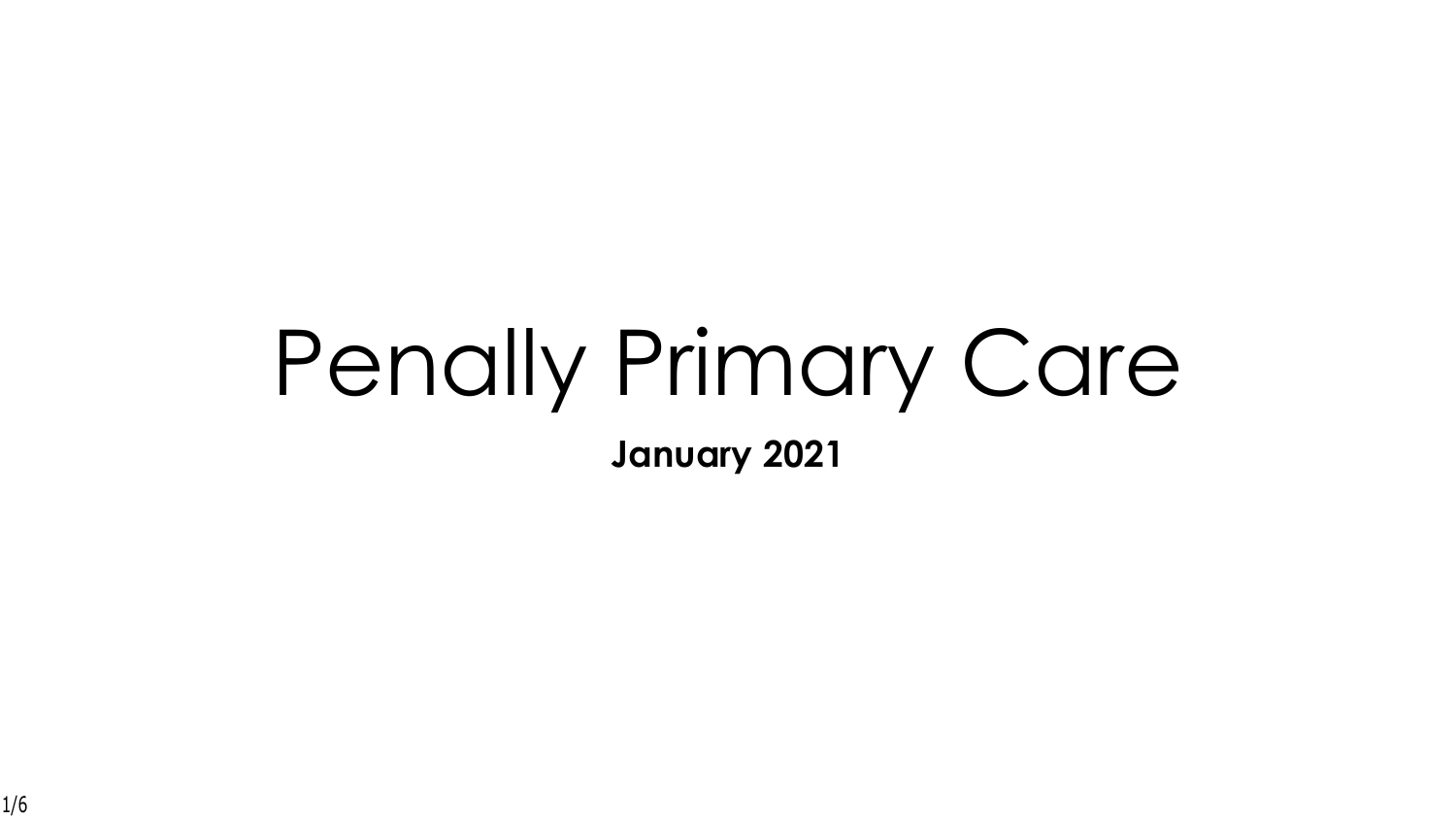### **What do we deliver?**

- Core GMS for patients with acute presentations;
- Urgent dental treatment through the Community Dental Service;
	- Initial Assessments which includes Blood Borne Viruses (BBV) screening;
- Initial mental health assessments carried out by Local Primary Mental Health Team;
	- Phlebotomy services 5 mornings a week at Tenby Surgery;
- Currently finalizing plans to initiate a Tuberculosis (TB) screening clinic with full bloods, sputum and X-ray testing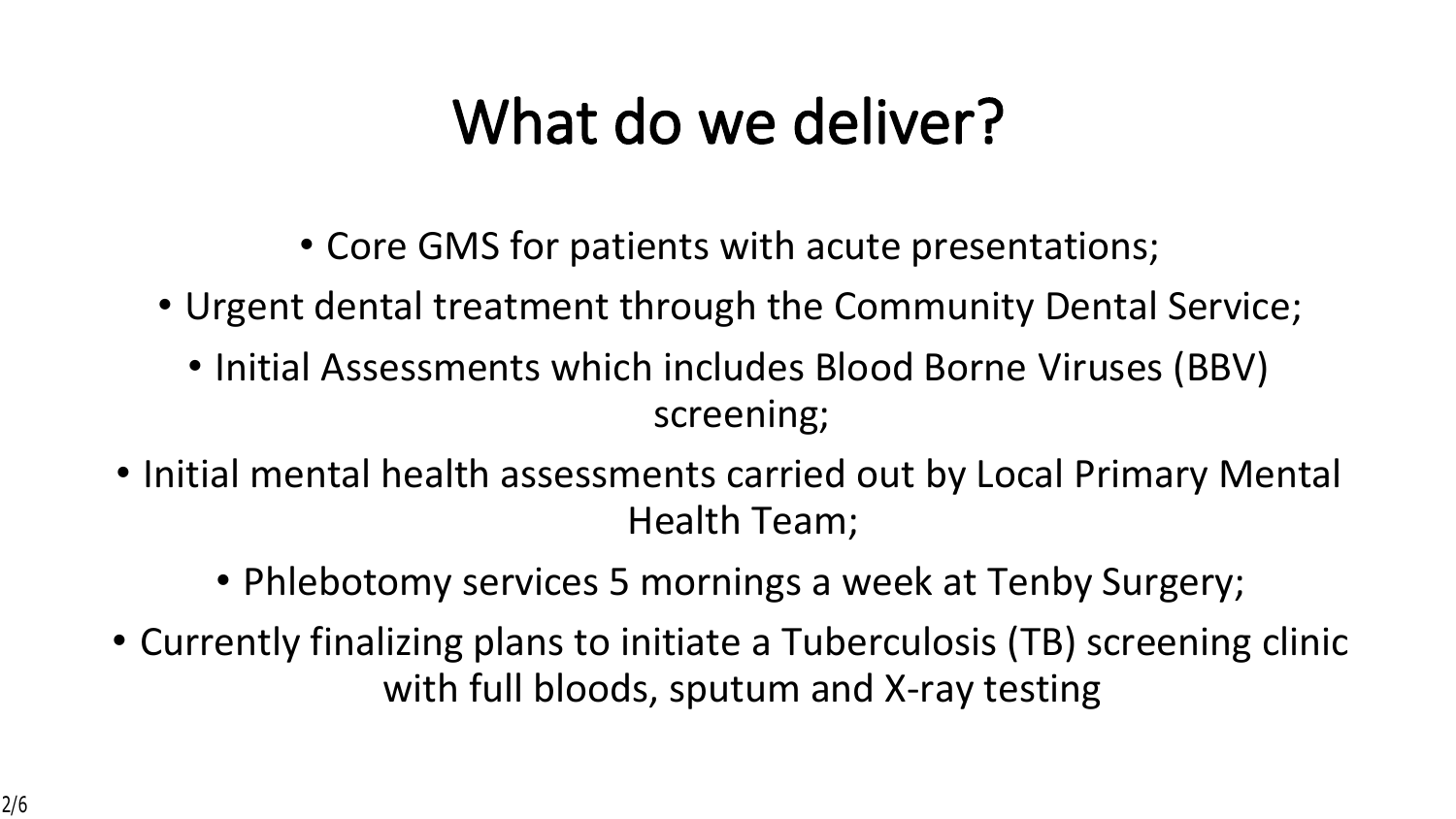## **What support is available?**

- Readily available support from Safeguarding, IPC and Emergency Planning within HDdUHB;
- Strong links with clinics ie Cardiff Health Access Practice (CHAP), Asylum Services in SBUHB and other organisations such as British Red Cross (BRC), Migrant Help, Welsh Local Government Association (WLGA), Welsh Refugee Council;
	- Psychological Wellbeing sessions for the GMS team;
- Working with multiagency partners such as Dyfed Powys Police, WAST, Mid & West Wales Fire, Pembs County Council;
- Robust links developed with site management, Clear Springs Ready-Homes, Safeguarding managers and on-site housing officers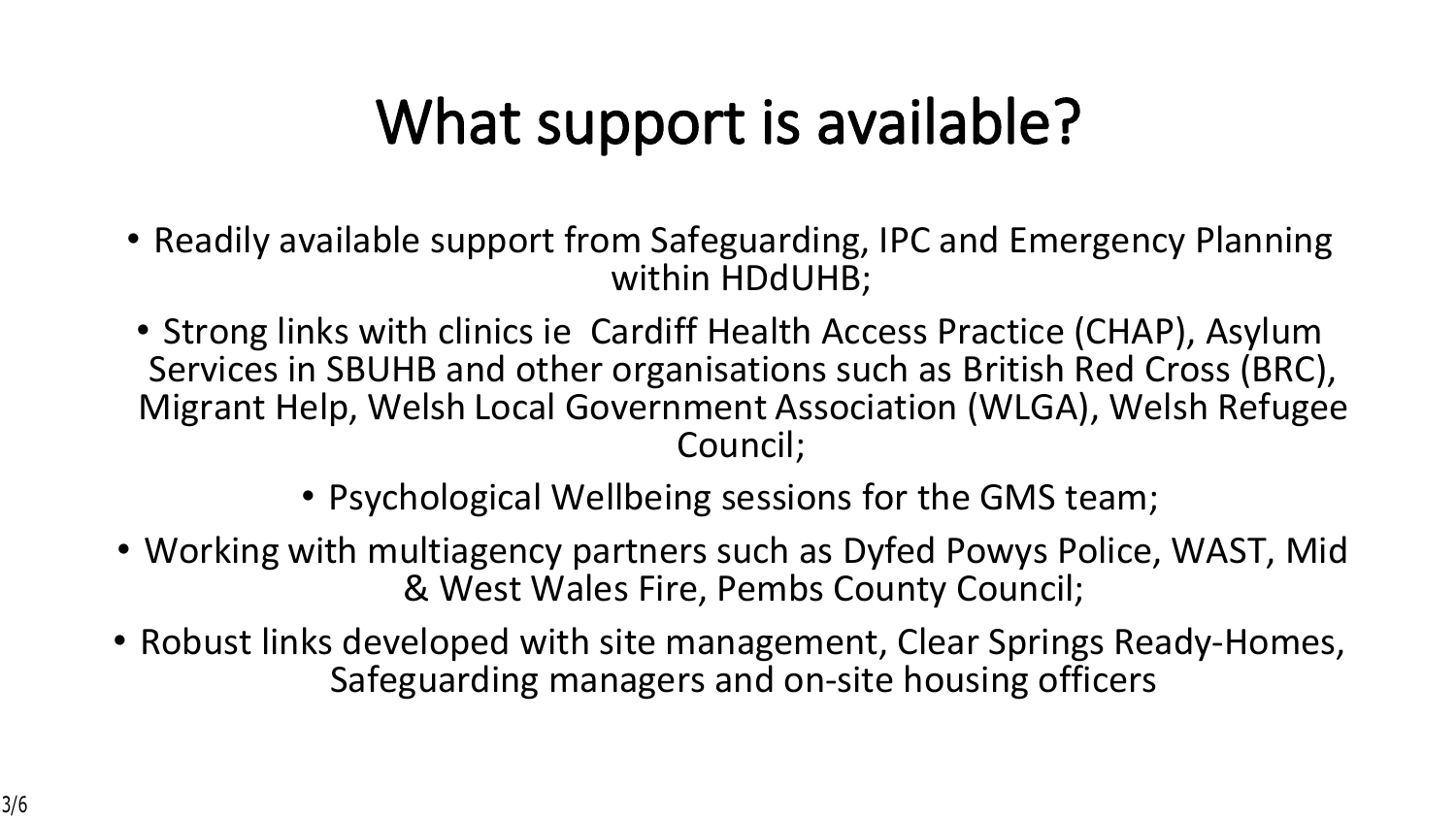#### **What have we learnt?**

- Presentation of certain illnesses due to country of origin or areas travelled through;
- The challenges of providing care for individuals with PTSD, victims of torture, prisoners of war, both in-house and signposting to organisations that specialise in such traumas;
- Disclosure of health issues and past life experiences has come from building trusting relationships between service users and health care professionals;
- The need to support Service user's understanding of the services they can access and the referral process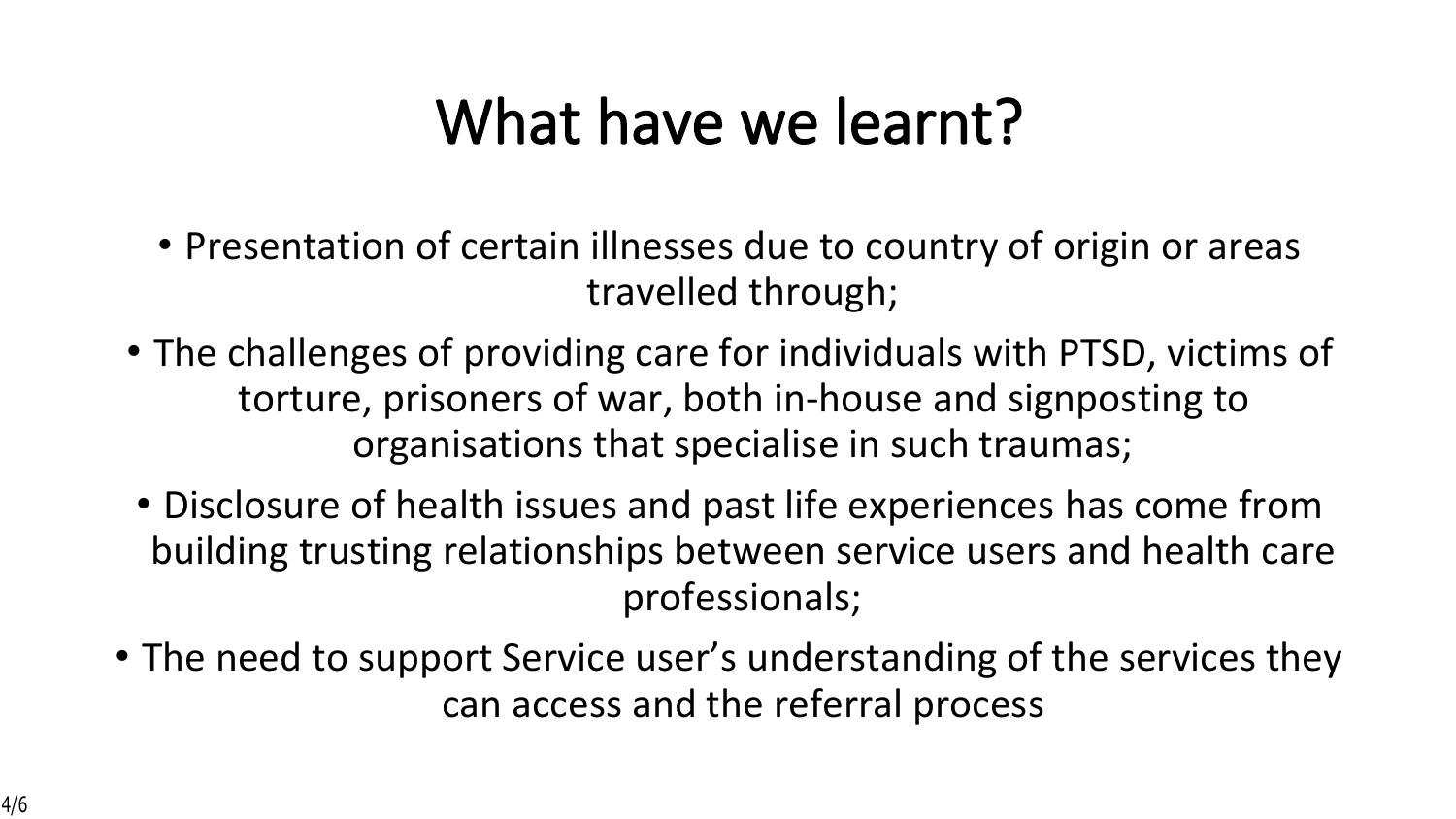## **What are the challenges?**

- Managing Service Users (SU's) expectations;
- Continuity of care e.g. lack of previous medical history and onward movement of residents;
- Ensuring dispersed residents have enough medication and an accurate medical record for new health care provider when leaving Penally, usually with very little notice;

• Language barriers and access to interpretation services. Access to language line available but waiting for an interpreter in clinics can cause lengthy delays.

- Ensuring that if SU's can communicate without an interpreter, they have a true understanding of what they are advised;
- Challenging behaviour of SU's, (compliance with medication, attendance at appointments, honest medical history, managing demand);